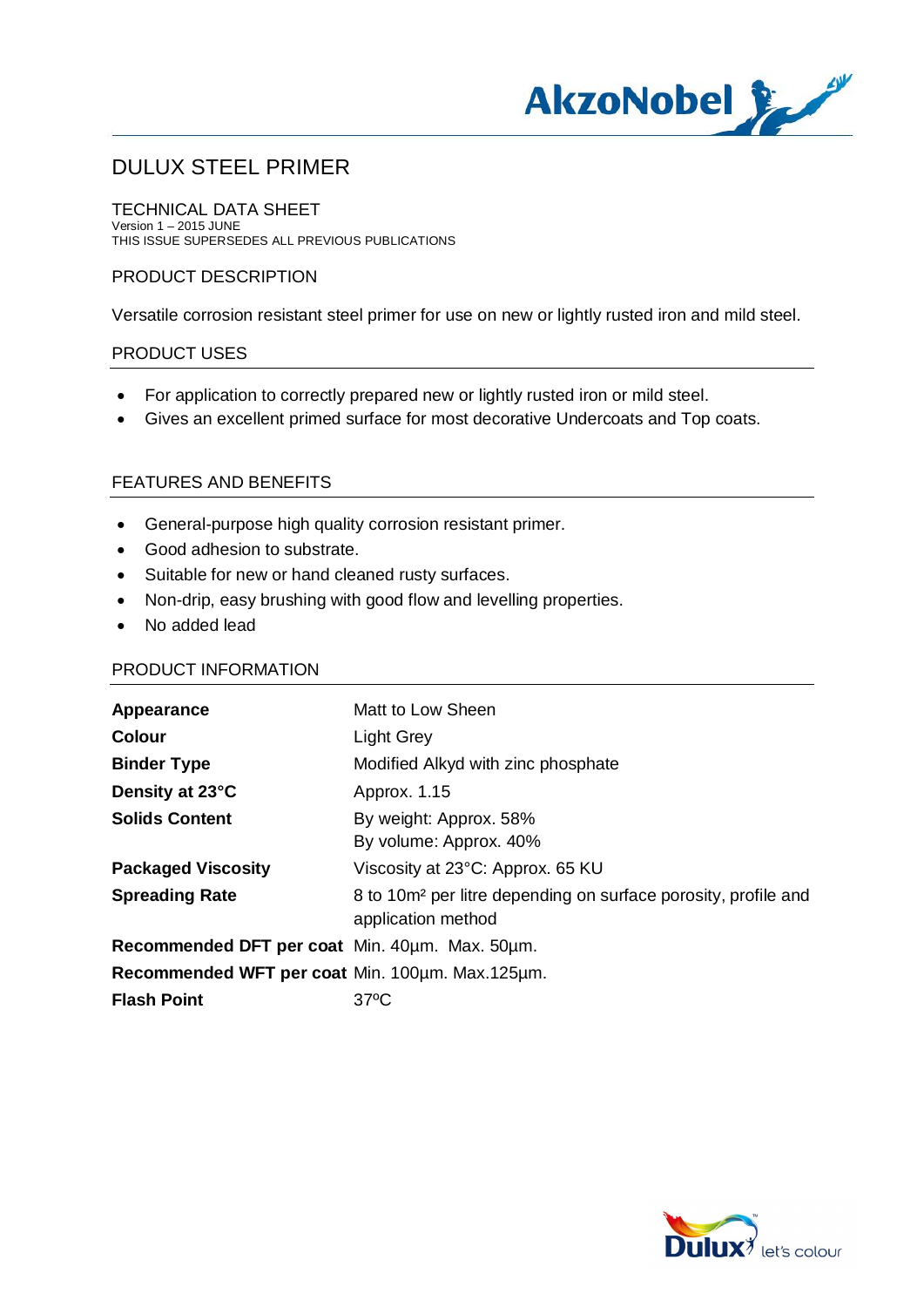

# DULUX STEEL PRIMER

# APPLICATION INFORMATION

| Mixing                                | Stir until homogeneous with a flat paddle                                                                                                                                                                                                                                           |
|---------------------------------------|-------------------------------------------------------------------------------------------------------------------------------------------------------------------------------------------------------------------------------------------------------------------------------------|
| <b>Application Surface conditions</b> | Surface Temperature between 10 - 35°C Relative Humidity<br>between 10 - 85 % OR 2°C above dew point minimum.                                                                                                                                                                        |
| Application methods                   | Brush, roller and spray<br>Brush application preferred to ensure wetting of the surface                                                                                                                                                                                             |
| Thinner                               | Thinning not recommended. Ready for use after thorough<br>stirring. Mineral Turpentine if required for spraying to<br>maximum of 10%.                                                                                                                                               |
| Drying Time                           | Touch dry 4 hours at 23°C                                                                                                                                                                                                                                                           |
| <b>Recoating Time</b>                 | 18 hours at 23°C (Recoating times will be extended during<br>cold, wet or humid conditions)                                                                                                                                                                                         |
| Cleaning of equipment                 | After use, remove as much product as possible, and then<br>clean immediately with Mineral Turpentine or Dulux Brush<br>Cleaner/Degreaser.                                                                                                                                           |
| <b>Substrates</b>                     | Suitably prepared mild steel and iron.                                                                                                                                                                                                                                              |
| <b>Coats Required</b>                 | Apply one or two coats Dulux Steel Primer, depending on<br>the severity of the conditions. Two coats are preferred for<br>coastal conditions and chemical works.                                                                                                                    |
| <b>Top Coating</b>                    | Over-coat primer with one coat of Dulux Universal<br><b>Undercoat, and finish with two coats of selected Dulux</b><br>decorative topcoat                                                                                                                                            |
| Precautions                           | Do not apply during cold (below 10°C) or wet weather.<br>Not designed to withstand natural weathering. Overcoat<br>within one week particularly in a marine atmosphere.<br>Not suitable for direct application to powdery or friable<br>surfaces whether previously painted or not. |

## SURFACE PREPARATION

Ensure that surfaces are dry, sound and free from dust, dirt, grease and oil.

#### NEW SURFACES

## **Mild Steel and Iron**

• Inspect shop-primer thoroughly for damage by installation. All rust, scale and dirt must be removed by scraping or with steel wire brushes, and then thoroughly sand with medium grit sandpaper and finish with fine grit sandpaper - down to a bright metal finish. Ensure that the sanded areas are dry and free of grease and dust. A solvent wash (rags dipped in lacquer thinner) may be used. Change the rags frequently. Allow drying.